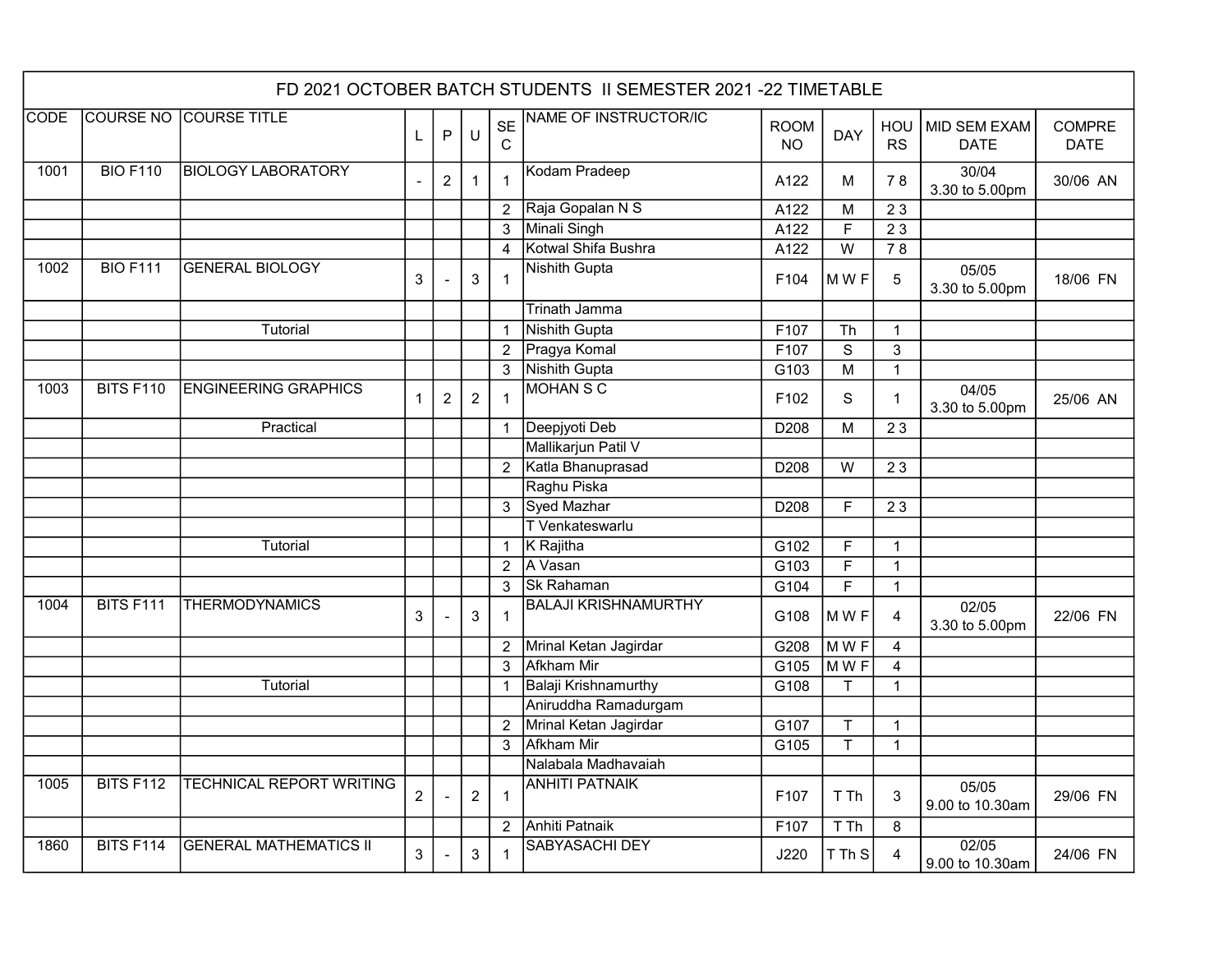| FD 2021 OCTOBER BATCH STUDENTS II SEMESTER 2021 -22 TIMETABLE |                  |                                |    |                      |                |                |                                          |                    |            |                  |                             |                              |
|---------------------------------------------------------------|------------------|--------------------------------|----|----------------------|----------------|----------------|------------------------------------------|--------------------|------------|------------------|-----------------------------|------------------------------|
| <b>CODE</b>                                                   | <b>COURSE NO</b> | <b>COURSE TITLE</b>            | L. | $\mathsf{P}$         | $\sf U$        | <b>SE</b><br>C | NAME OF INSTRUCTOR/IC                    | <b>ROOM</b><br>NO. | <b>DAY</b> | HOU<br><b>RS</b> | MID SEM EXAM<br><b>DATE</b> | <b>COMPRE</b><br><b>DATE</b> |
|                                                               |                  | Tutorial                       |    |                      |                | $\mathbf{1}$   | Nitin Kumar Sharma                       | J119               | Τ          | 9                |                             |                              |
| 1006                                                          | CHEM F110        | <b>CHEMISTRY LABORATORY</b>    |    | $\overline{2}$       | $\mathbf{1}$   | $\mathbf{1}$   | <b>K</b> Sumithra                        | B211               | T          | 23               |                             | 27/06 AN                     |
|                                                               |                  |                                |    |                      |                |                | Aathira B                                |                    |            |                  |                             |                              |
|                                                               |                  |                                |    |                      |                | $\overline{2}$ | Nilanjan Dey                             | B211               | W          | 23               |                             |                              |
|                                                               |                  |                                |    |                      |                |                | Adarash Kumar Shukla                     |                    |            |                  |                             |                              |
|                                                               |                  |                                |    |                      |                | 3              | <b>RAMAKRISHNAN G</b>                    | B211               | F          | 23               |                             |                              |
|                                                               |                  |                                |    |                      |                |                | Appanapalli Nagavenkata<br>Satyanarayana |                    |            |                  |                             |                              |
| 1007                                                          | CHEM F111        | <b>GENERAL CHEMISTRY</b>       | 3  |                      | 3              | $\overline{1}$ | <b>KVG CHANDRASEKHAR</b>                 | F103               | MWF        | 5                | 30/04<br>3.30 to 5.00pm     | 18/06 FN                     |
|                                                               |                  |                                |    |                      |                |                | Subit Kumar Saha                         |                    |            |                  |                             |                              |
|                                                               |                  | Tutorial                       |    |                      |                | $\mathbf{1}$   | <b>KVG Chandrasekhar</b>                 | G204               | T Th       | $\mathbf{1}$     |                             |                              |
|                                                               |                  |                                |    |                      |                |                | Paramita Pattanayak                      |                    |            |                  |                             |                              |
|                                                               |                  |                                |    |                      |                | $\mathcal{P}$  | Subit Kumar Saha                         | G203               | T Th       | $\mathbf{1}$     |                             |                              |
|                                                               |                  |                                |    |                      |                |                | Ronak Lazarus                            |                    |            |                  |                             |                              |
|                                                               |                  |                                |    |                      |                | 3              | Durba Roy                                | G201               | T Th       | $\mathbf 1$      |                             |                              |
|                                                               |                  |                                |    |                      |                |                | Dyagala Shalini                          |                    |            |                  |                             |                              |
| 1008                                                          | <b>CSF111</b>    | <b>COMPUTER PROGRAMMING</b>    | 3  | $\blacktriangleleft$ | $\overline{4}$ | $\overline{1}$ | <b>NIKUMANI CHOUDHURY</b>                | F102               | T Th S     | 4                | 04/05<br>9.00<br>to 10.30am | 27/06 FN                     |
|                                                               |                  | Practical                      |    |                      |                | $\overline{1}$ | Nikumani Choudhury                       | D311               | M          | 78               |                             |                              |
|                                                               |                  |                                |    |                      |                |                | Praneeta Krishnaprasad Maganti           |                    |            |                  |                             |                              |
|                                                               |                  |                                |    |                      |                |                | T.Prathyusha                             |                    |            |                  |                             |                              |
|                                                               |                  |                                |    |                      |                | $\overline{2}$ | Aritra Mukherjee                         | D311               | W          | 78               |                             |                              |
|                                                               |                  |                                |    |                      |                |                | <b>Afrin Alam</b>                        |                    |            |                  |                             |                              |
|                                                               |                  |                                |    |                      |                |                | S Shashank                               |                    |            |                  |                             |                              |
|                                                               |                  |                                |    |                      |                | 3              | Kalakanda Rahul Roy Munna                | D311               | F          | 78               |                             |                              |
|                                                               |                  |                                |    |                      |                |                | <b>Abhijit Das</b>                       |                    |            |                  |                             |                              |
| 1023                                                          | ECON F211        | <b>PRINCIPLES OF ECONOMICS</b> | 3  |                      | 3              | $6\phantom{1}$ | Vivekananda Mukherjee                    | J107               | T Th S     | 5                | 30/04<br>9.00<br>to 10.30am | 20/06 FN                     |
|                                                               |                  | Tutorial                       |    |                      |                | $\,6\,$        | Vivekananda Mukherjee                    | J107               | Th         | $\boldsymbol{9}$ |                             |                              |
| 1009                                                          | EEE F111         | <b>ELECTRICAL SCIENCES</b>     | 3  |                      | 3              | $\mathbf{1}$   | <b>MITHUN MONDAL</b>                     | F <sub>106</sub>   | MWF        | 8                | 05/05<br>9.00<br>to 10.30am | 29/06 FN                     |
|                                                               |                  | Tutorial                       |    |                      |                | $\overline{1}$ | <b>Mithun Mondal</b>                     | 1111               | T          | $\overline{7}$   |                             |                              |
|                                                               |                  |                                |    |                      |                |                | Manoj Samal                              |                    |            |                  |                             |                              |
|                                                               |                  |                                |    |                      |                | $\overline{2}$ | Mithun Mondal                            | 1111               | Th         | $\overline{7}$   |                             |                              |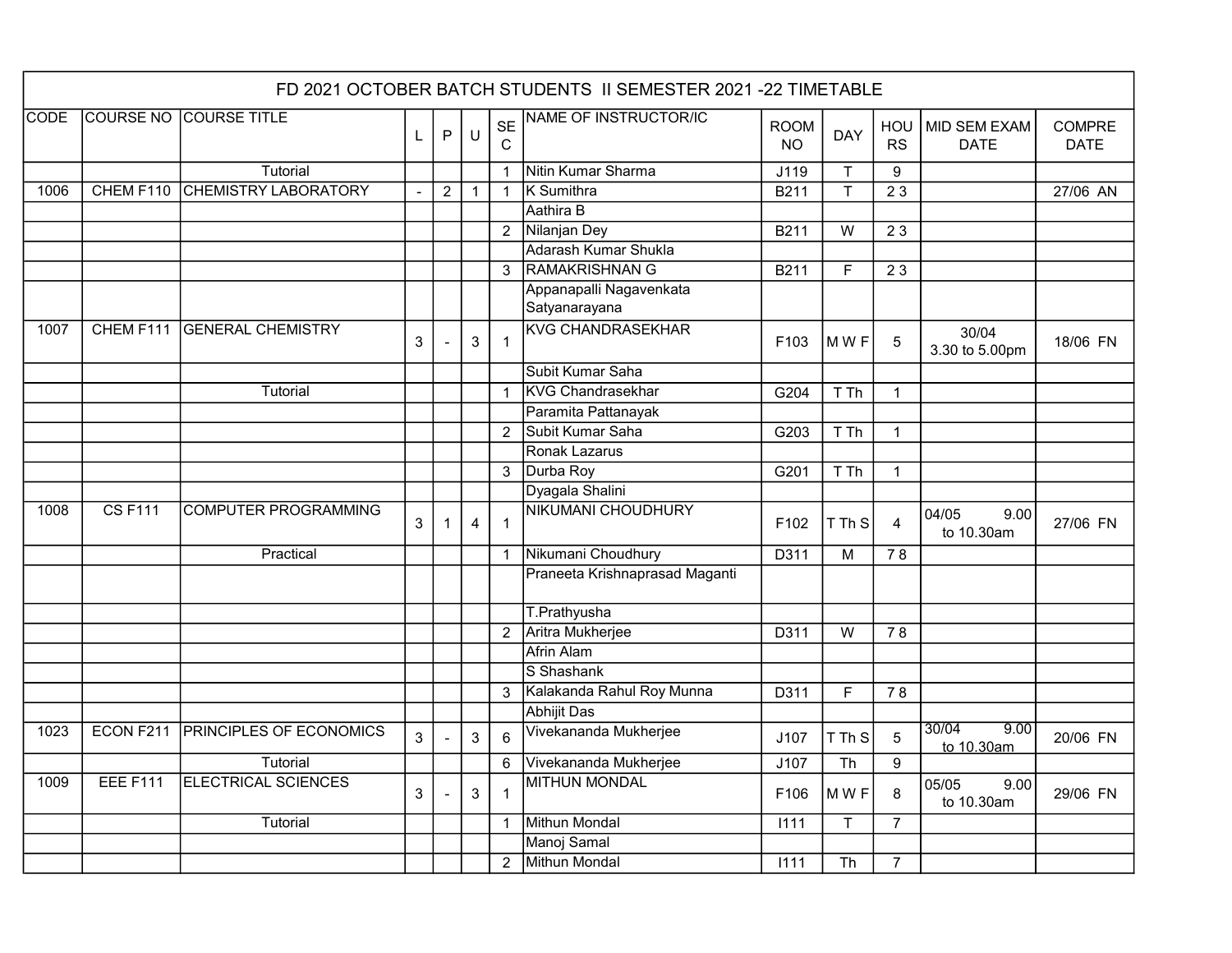|             | FD 2021 OCTOBER BATCH STUDENTS II SEMESTER 2021 -22 TIMETABLE |                                      |                |                |                |                          |                               |                          |                        |                  |                             |                              |  |
|-------------|---------------------------------------------------------------|--------------------------------------|----------------|----------------|----------------|--------------------------|-------------------------------|--------------------------|------------------------|------------------|-----------------------------|------------------------------|--|
| <b>CODE</b> |                                                               | <b>COURSE NO COURSE TITLE</b>        | L              | P              | $\sf U$        | <b>SE</b><br>$\mathbf C$ | <b>NAME OF INSTRUCTOR/IC</b>  | <b>ROOM</b><br><b>NO</b> | <b>DAY</b>             | HOU<br><b>RS</b> | MID SEM EXAM<br><b>DATE</b> | <b>COMPRE</b><br><b>DATE</b> |  |
| 1011        |                                                               | MATH F112 MATHEMATICS II             | 3              |                | 3              | $\mathbf{1}$             | PRATYUSHA CHATTOPADHYAA       | F <sub>104</sub>         | T Th S                 | 5                | 02/05<br>9.00<br>to 10.30am | 24/06 FN                     |  |
|             |                                                               |                                      |                |                |                |                          | PK Sahoo                      |                          |                        |                  |                             |                              |  |
|             |                                                               |                                      |                |                |                | $\overline{2}$           | Sajith P                      | F102                     | MWF                    | 9                |                             |                              |  |
|             |                                                               |                                      |                |                |                |                          | <b>Kishore Kumar</b>          |                          |                        |                  |                             |                              |  |
|             |                                                               | Tutorial                             |                |                |                | $\overline{1}$           | Anjali P V                    | G101                     | $\mathsf{T}$           | $\boldsymbol{9}$ |                             |                              |  |
|             |                                                               |                                      |                |                |                | $\overline{2}$           | Zinnat Hassan                 | G102                     | T                      | 9                |                             |                              |  |
|             |                                                               |                                      |                |                |                | 3                        | Laxmipriya Pati               | G104                     | T                      | $\boldsymbol{9}$ |                             |                              |  |
|             |                                                               |                                      |                |                |                | $\overline{4}$           | Shubham Atmaram Narawade      | G105                     | т                      | 9                |                             |                              |  |
|             |                                                               |                                      |                |                |                | $\overline{5}$           | Roja Solanki                  | G106                     | $\mathsf{T}$           | 9                |                             |                              |  |
| 1012        |                                                               | MATH F113 PROBABILITY AND STATISTICS | 3              |                | 3              | $\overline{2}$           | <b>G MURALI MOHAN REDDY</b>   | F106                     | T Th S                 | 5                | 30/04<br>9.00<br>to 10.30am | 20/06 FN                     |  |
|             |                                                               |                                      |                |                |                |                          | Sumit Kumar V                 |                          |                        |                  |                             |                              |  |
|             |                                                               |                                      |                |                |                | 3                        | <b>B</b> Mishra               | F106                     | MWF                    | 9                |                             |                              |  |
|             |                                                               |                                      |                |                |                |                          | <b>PTV Praveen Kumar</b>      |                          |                        |                  |                             |                              |  |
|             |                                                               | Tutorial                             |                |                |                | $\overline{2}$           | Agrawal Amarkumar Shyamsunder | G102                     | Th                     | $\boldsymbol{9}$ |                             |                              |  |
|             |                                                               |                                      |                |                |                | $\mathbf{3}$             | N S Gopal                     | G104                     | $\overline{\text{Th}}$ | 9                |                             |                              |  |
|             |                                                               |                                      |                |                |                | $\overline{4}$           | Tapaswini Patro               | G108                     | $\overline{\text{Th}}$ | $\boldsymbol{9}$ |                             |                              |  |
|             |                                                               |                                      |                |                |                | $\overline{5}$           | Vipin V                       | G106                     | Th                     | $\boldsymbol{9}$ |                             |                              |  |
|             |                                                               |                                      |                |                |                | 6                        | Faiz Imam                     | G101                     | Th                     | 9                |                             |                              |  |
| 1013        | <b>MEF112</b>                                                 | <b>WORKSHOP PRACTICE</b>             | $\mathbf{1}$   | $\mathbf 1$    | $\overline{2}$ | $\overline{1}$           | <b>SUJITH R</b>               | F105                     | S                      | $\mathbf 1$      | 04/05<br>3.30 to 5.00pm     | 25/06 AN                     |  |
|             |                                                               | Practical                            |                |                |                | $\mathbf{1}$             | Jella Gangadhar               | WS                       | M                      | 234              |                             |                              |  |
|             |                                                               |                                      |                |                |                |                          | Ronanki Suresh                |                          |                        |                  |                             |                              |  |
|             |                                                               |                                      |                |                |                | $\overline{2}$           | Jella Gangadhar               | WS                       | W                      | 234              |                             |                              |  |
|             |                                                               |                                      |                |                |                |                          | Ronanki Suresh                |                          |                        |                  |                             |                              |  |
| 1023        | MGTS F211                                                     | <b>PRINCIPLES OF MANAGEMENT</b>      | $\mathbf{3}$   |                | 3              | $\overline{2}$           | <b>SWATI ALOK</b>             | J119                     | T Th S                 | 5                | 30/04<br>9.00<br>to 10.30am | 20/06 FN                     |  |
|             |                                                               | Tutorial                             |                |                |                | $\overline{2}$           | Swati Alok                    | J120                     | Th                     | $\boldsymbol{9}$ |                             |                              |  |
| 1087        | <b>PHA F214</b>                                               | <b>ANATOMY PHYSIO &amp; HYGIENE</b>  | $\overline{2}$ | $\overline{1}$ | $\mathbf{3}$   | $\overline{1}$           | <b>ARTI DHAR</b>              | G104                     | M W                    | 8                | 05/05<br>9.00<br>to 10.30am | 29/06 FN                     |  |
|             |                                                               | Practical                            |                |                |                |                          | <b>Arti Dhar</b>              | A009                     | T                      | 78               |                             |                              |  |
|             |                                                               |                                      |                |                |                |                          | Ankush Kumar Jha              |                          |                        |                  |                             |                              |  |
|             |                                                               |                                      |                |                |                |                          | D Deepika                     |                          |                        |                  |                             |                              |  |
|             |                                                               |                                      |                |                |                |                          | <b>Trupti Ghatage</b>         |                          |                        |                  |                             |                              |  |
|             |                                                               | Tutorial                             |                |                |                |                          | <b>Arti Dhar</b>              | G104                     | F                      | 8                |                             |                              |  |